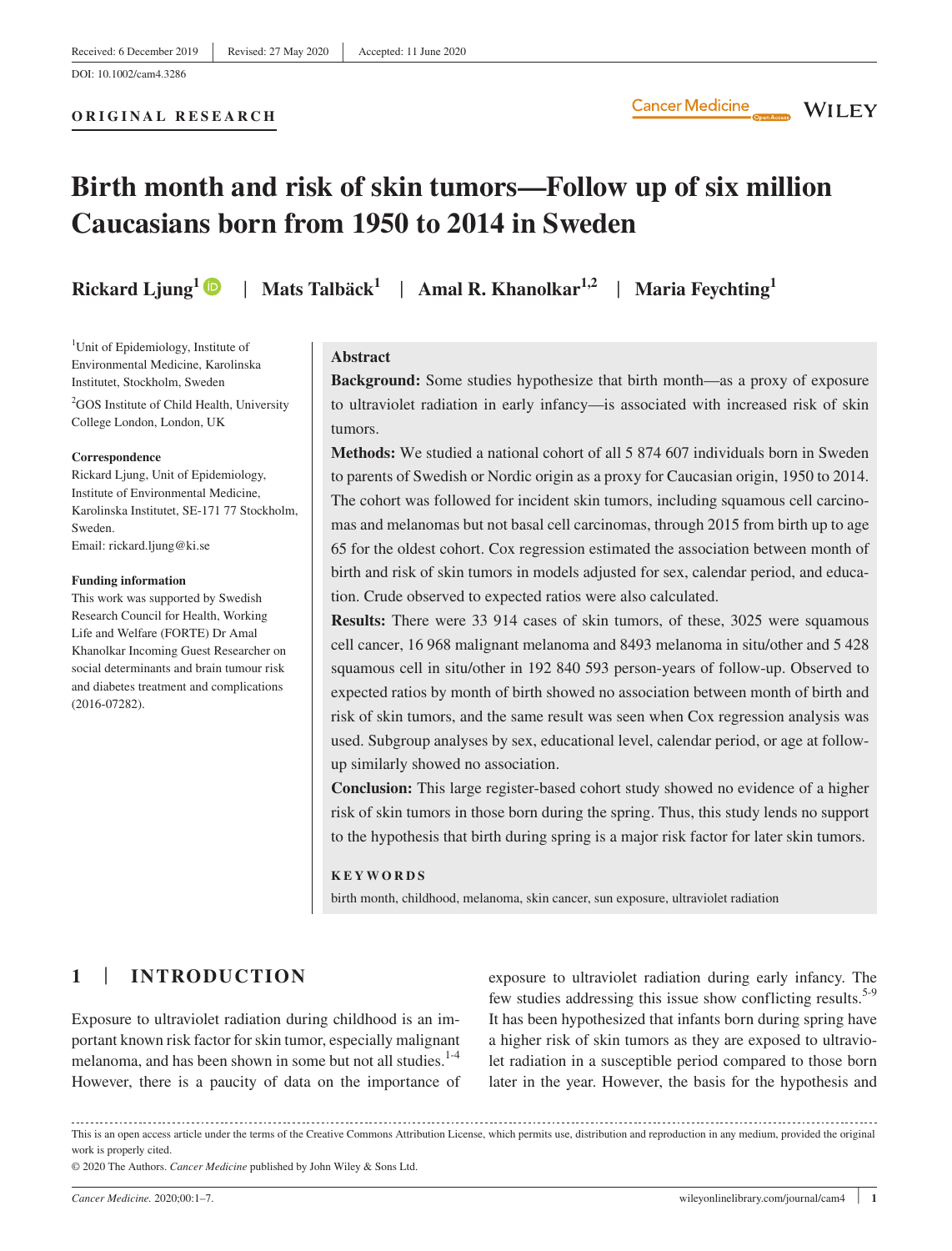**2 WII FV** Cancer Medicine <u>and the contract of the contract of the contract of the contract of the contract of the contract of the contract of the contract of the contract of the contract of the contract of the contract</u>

the methodological soundness of some of these studies has been questioned.<sup>5,9-11</sup> Also, as month of birth is not evenly distributed in the population it is of great importance to have full control of the population at risk.

We aimed to study the association between birth month and skin tumor in a cohort restricted to Caucasians in a national setting with high quality registers and completes coverage of person-time at risk, cancer occurrence and follow-up.

# **2** | **MATERIAL AND METHODS**

# **2.1** | **Study design**

We conducted a population-based cohort study of all individuals born in Sweden 1950 to 2014 ( $N = 7$  245 453). Restricting the cohort to those born in Sweden to Swedish born parents or those born in neighboring Nordic countries helped ensure that individuals were most likely of Caucasian origin ( $N = 5874607$ ). Information on date of birth, date of death and date of emigration was obtained from the Total Population Register.<sup>12</sup> Occurrence of first skin tumor was obtained from the Swedish Cancer Register.<sup>13</sup> We used the Multi-Generation Register to identify the country of birth of the parents. Registers were linked using the unique personal identity number assigned to all Swedish residents. Subjects were followed until first diagnosis of skin tumor and censored on migration, death or end of study period (31 December 2015).

# **2.2** | **Exposure**

Date of birth for all 5.9 million individuals was categorized into birth month with March as the reference. Also, summer (June, July, August) was reference to spring (March, April, May), autumn (September, October, November), and winter (December, January, February) in the analyses of season of birth.

#### **2.3** | **Outcome—Skin tumor**

Registration of all new primary malignancies is statutory in Sweden and the completeness of the Cancer Register is estimated to be high.<sup>13</sup> Skin tumor diagnoses were defined using the International Statistical Classification of Diseases and Related Health Problems, Seventh Revision (ICD-7), code 190-191, corresponding to C43-C44 in ICD-10. The ICD-7 revision was used because it was the only ICD version available in the Swedish Cancer register from 1960 throughout the whole study period. We included squamous cell carcinomas and melanomas, here after referred to as skin cancer/tumor. Basal cell carcinomas, despite being the by far most common cancer type, was excluded as it has only been routinely collected in the cancer register from 2004 and onwards in Sweden.

### **2.4** | **Covariates**

The year of birth was categorized in 5-year calendar periods, 1950-1954, 1955-1959, 1960-1964, 1965-1969, 1970-1974,

**TABLE 1** Characteristics of 33 914 skin tumor, and of which 25 597 malignant melanoma, in individuals born from 1950 to 2014, followed until 31 December 2015, in Sweden

|                   | <b>All skin</b><br>tumors | Women        | <b>Melanoma</b> | Women        | Age at diagnosis |          |      |            |
|-------------------|---------------------------|--------------|-----------------|--------------|------------------|----------|------|------------|
| <b>Birth year</b> | $\mathbb N$               | $(\%)$       | N               | $(\%)$       | <b>Mean</b>      | (SD)     | Min  | <b>Max</b> |
| 1950-1954         | 9625                      | 53.4         | 6073            | 53.5         | 54.1             | 9.5      | 6.7  | 65.9       |
| 1955-1959         | 7095                      | 55.4         | 4938            | 55.9         | 49.3             | 9.0      | 6.5  | 60.9       |
| 1960-1964         | 5501                      | 59.9         | 4268            | 60.9         | 44.7             | 8.3      | 1.5  | 55.8       |
| 1965-1969         | 4722                      | 61.9         | 3970            | 61.8         | 40.6             | 7.5      | 0.3  | 50.8       |
| 1970-1974         | 3134                      | 62.5         | 2790            | 63.1         | 36.2             | 6.8      | 1.3  | 45.6       |
| 1975-1979         | 1822                      | 64.2         | 1676            | 64.9         | 32.5             | 5.7      | 4.5  | 40.8       |
| 1980-1984         | 968                       | 65.4         | 912             | 65.2         | 28.9             | 4.3      | 7.0  | 35.6       |
| 1985-1989         | 658                       | 68.2         | 624             | 68.1         | 24.9             | 3.4      | 10.3 | 30.7       |
| 1990-1994         | 287                       | 66.6         | 260             | 66.2         | 20.6             | 2.8      | 3.2  | 25.7       |
| 1995-1999         | 81                        | 54.3         | 70              | 57.1         | 17.0             | 2.9      | 2.9  | 20.8       |
| 2000-2004         | 15                        | 73.3         | 11              | 72.7         | 9.5              | 4.3      | 0.7  | 14.7       |
| 2005-2009         | 5                         | $\rm{a}$     | $\overline{5}$  | $\mathbf{a}$ | 6.4              | 2.3      | 3.3  | 8.8        |
| 2010-2014         | a                         | $\mathbf{a}$ | a               | a            | a                | $\rm{a}$ | a    | $\rm{a}$   |

a Three cases or less.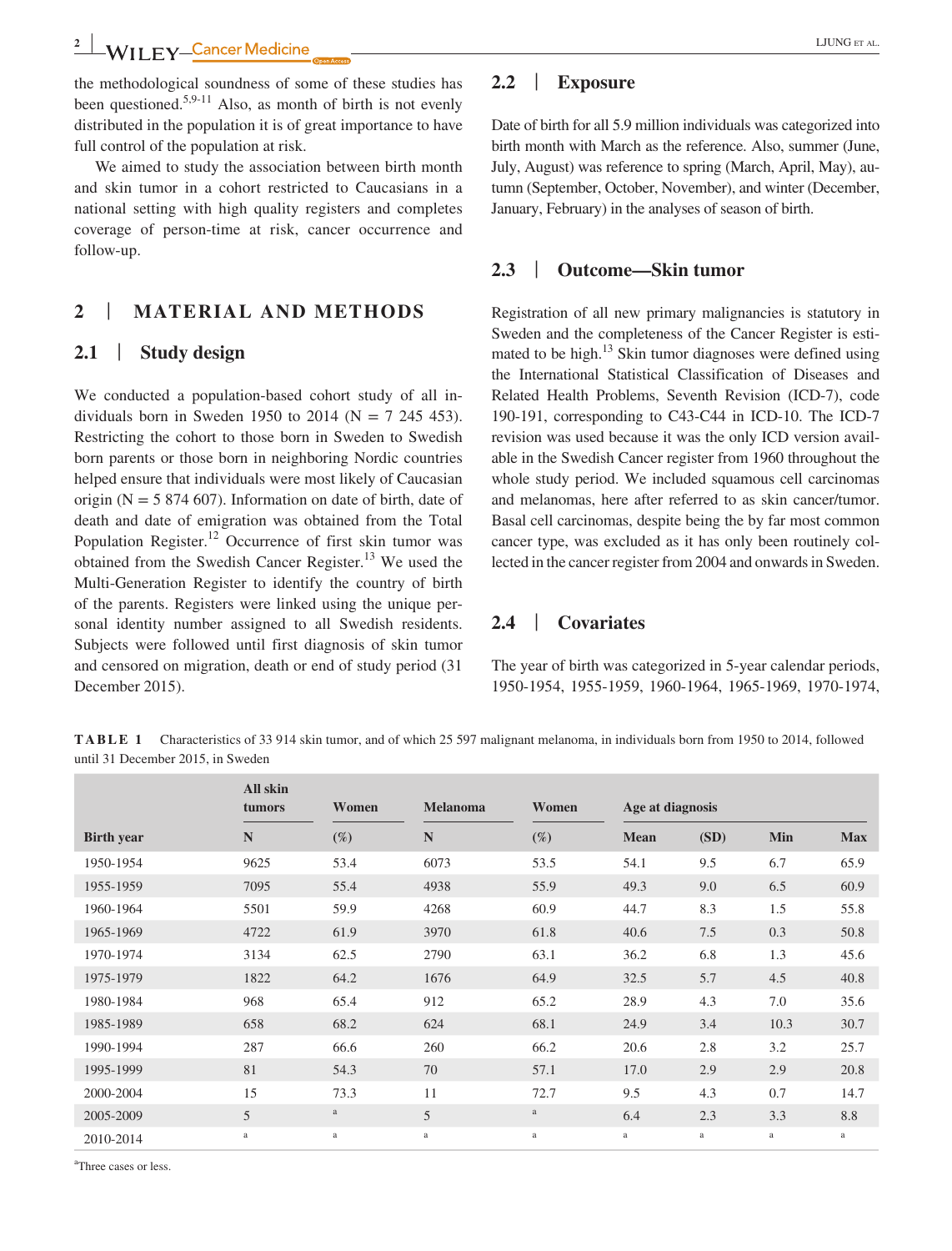|                           |                   |                     |                     |                            |                     |                     | and alive at any time during follow-up. Proportion of person-time and births are calculated for men and women combined. Those born 1950 to 2014, followed until 31 December 2015, in Sweden |                 |                             |
|---------------------------|-------------------|---------------------|---------------------|----------------------------|---------------------|---------------------|---------------------------------------------------------------------------------------------------------------------------------------------------------------------------------------------|-----------------|-----------------------------|
|                           | Observed          |                     | <b>Expected</b>     | by proportion person-years |                     |                     | Expected by proportion individuals born                                                                                                                                                     |                 |                             |
| Month                     | Observed<br>cases | Proportion<br>cases | Proportion<br>years | <b>Expected</b>            | Obs/Exp 95%CI       | Individuals<br>born | individuals<br>Proportion                                                                                                                                                                   | <b>Expected</b> | Obs/Exp 95%<br>$\mathbf{C}$ |
| Men                       |                   |                     |                     |                            |                     |                     |                                                                                                                                                                                             |                 |                             |
| Jan                       | 1206              | 8.51%               | 8.29%               | 1174.5                     | 1.03 (0.97-1.09)    | 249 126             | 8.24%                                                                                                                                                                                       | 1167.4          | 1.03 (0.97-1.09)            |
| Feb                       | 1161              | $8.19\%$            | 8.13%               | 1152.1                     | 1.01 (0.95-1.07)    | 244 316             | 8.09%                                                                                                                                                                                       | 1146.0          | 1.01 (0.95-1.07)            |
| Mar                       | 1340              | 9.46%               | 9.63%               | 1365.0                     | $0.98(0.93 - 1.04)$ | 287190              | 9.48%                                                                                                                                                                                       | 1342.5          | 1.00 (0.94-1.05)            |
| $\rm Apr$                 | 1461              | $10.31\%$           | 9.60%               | 1359.7                     | $1.07(1.02 - 1.13)$ | 285 449             | 9.44%                                                                                                                                                                                       | 1337.5          | $1.09(1.04 - 1.15)$         |
| May                       | 1371              | $9.68\%$            | 9.28%               | 1314.5                     | $1.04(0.99 - 1.10)$ | 276885              | 9.18%                                                                                                                                                                                       | 1301.3          | $1.05(1.00-1.11)$           |
| $_{\mathrm{Jun}}$         | 1160              | 8.19%               | 8.44%               | 1195.9                     | $0.97(0.91 - 1.03)$ | 256 242             | 8.50%                                                                                                                                                                                       | 1203.7          | $0.96(0.91 - 1.02)$         |
| Jul                       | 1139              | $8.04\%$            | $8.38\%$            | 1188.0                     | $0.96(0.90-1.02)$   | 258376              | 8.55%                                                                                                                                                                                       | 1211.6          | $0.94(0.89 - 1.00)$         |
| Aug                       | 1115              | 7.87%               | $8.05\%$            | 1141.0                     | $0.98(0.92 - 1.04)$ | 248 305             | 8.26%                                                                                                                                                                                       | 1169.8          | $0.95(0.90 - 1.01)$         |
| Sep                       | 1082              | 7.64%               | $8.08\%$            | 1144.5                     | $0.95(0.89 - 1.00)$ | 246029              | 8.15%                                                                                                                                                                                       | 1154.5          | $0.94(0.88 - 1.00)$         |
| <b>Oct</b>                | 1082              | 7.64%               | $7.74\%$            | 1096.6                     | $0.99(0.93 - 1.05)$ | 234 281             | 7.80%                                                                                                                                                                                       | 1105.1          | $0.98(0.92 - 1.04)$         |
| $_{\rm Nov}$              | 971               | 6.85%               | 7.12%               | 1008.8                     | $0.96(0.90-1.03)$   | 214536              | 7.12%                                                                                                                                                                                       | 1009.0          | $0.96(0.90-1.03)$           |
| Dec                       | 1081              | 7.63%               | 7.26%               | 1028.5                     | 1.05 (0.99-1.12)    | 217786              | 7.20%                                                                                                                                                                                       | 1020.6          | $1.06(1.00-1.13)$           |
| Women                     |                   |                     |                     |                            |                     |                     |                                                                                                                                                                                             |                 |                             |
| Jan                       | 1622              | $8.21\%$            | 8.29%               | 1636.7                     | $(0.99(0.94-1.04))$ | 234874              | 8.24%                                                                                                                                                                                       | 1626.8          | $1.00(0.95 - 1.05)$         |
| Feb                       | 1601              | 8.11%               | 8.13%               | 1605.6                     | $1.00(0.95 - 1.05)$ | 230816              | 8.09%                                                                                                                                                                                       | 1597.0          | $1.00(0.95 - 1.05)$         |
| Mar                       | 1984              | $10.05\%$           | $9.63\%$            | 1902.1                     | 1.04 (1.00-1.09)    | 269 441             | 9.48%                                                                                                                                                                                       | 1870.9          | $1.06(1.01-1.11)$           |
| $\mbox{\bf Apr}$          | 1896              | $9.60\%$            | 9.60%               | 1894.9                     | 1.00 (0.96-1.05)    | 269 092             | 9.44%                                                                                                                                                                                       | 1863.9          | $1.02(0.97 - 1.07)$         |
| May                       | 1861              | 9.43%               | 9.28%               | 1831.8                     | 1.02 (0.97-1.06)    | 262 647             | 9.18%                                                                                                                                                                                       | 1813.4          | $1.03(0.98-1.07)$           |
| Jun                       | 1678              | 8.50%               | 8.44%               | 1666.5                     | 1.01 (0.96-1.06)    | 242818              | 8.50%                                                                                                                                                                                       | 1677.4          | $1.00(0.95 - 1.05)$         |
| $\ensuremath{\mathbb{H}}$ | 1629              | 8.25%               | $8.38\%$            | 1655.5                     | $0.98(0.94-1.03)$   | 243976              | 8.55%                                                                                                                                                                                       | 1688.4          | $0.96(0.92 - 1.01)$         |
| Aug                       | 1537              | 7.78%               | $8.05\%$            | 1590.0                     | $0.97(0.92 - 1.02)$ | 236708              | 8.26%                                                                                                                                                                                       | 1630.2          | $0.94(0.90-0.99)$           |
| Sep                       | 1559              | $7.90\%$            | $8.08\%$            | 1594.9                     | $0.98(0.93 - 1.03)$ | 232648              | 8.15%                                                                                                                                                                                       | 1608.9          | $0.97(0.92 - 1.02)$         |
| <b>Oct</b>                | 1538              | 7.79%               | 7.74%               | 1528.2                     | 1.01 (0.96-1.06)    | 223898              | 7.80%                                                                                                                                                                                       | 1540.0          | $1.00(0.95 - 1.05)$         |
| $\sum_{i=1}^{\infty}$     | 1384              | $7.01\%$            | 7.12%               | 1405.8                     | $0.98(0.93 - 1.04)$ | 203820              | 7.12%                                                                                                                                                                                       | 1406.1          | $0.98(0.93 - 1.04)$         |
| Dec                       | 1456              | 7.37%               | 7.26%               | 1433.2                     | $1.02(0.96 - 1.07)$ | 205348              | 7.20%                                                                                                                                                                                       | 1422.2          | $1.02(0.97 - 1.08)$         |
|                           |                   |                     |                     |                            |                     |                     |                                                                                                                                                                                             |                 |                             |

Observed to expected ratio of skin tumor cases by month of birth. Expected cases are calculated for both the distribution of total person-time and for the distribution of individuals born **TABLE 2** Observed to expected ratio of skin tumor cases by month of birth. Expected cases are calculated for both the distribution of total person-time and for the distribution of individuals born TABLE 2

 **3**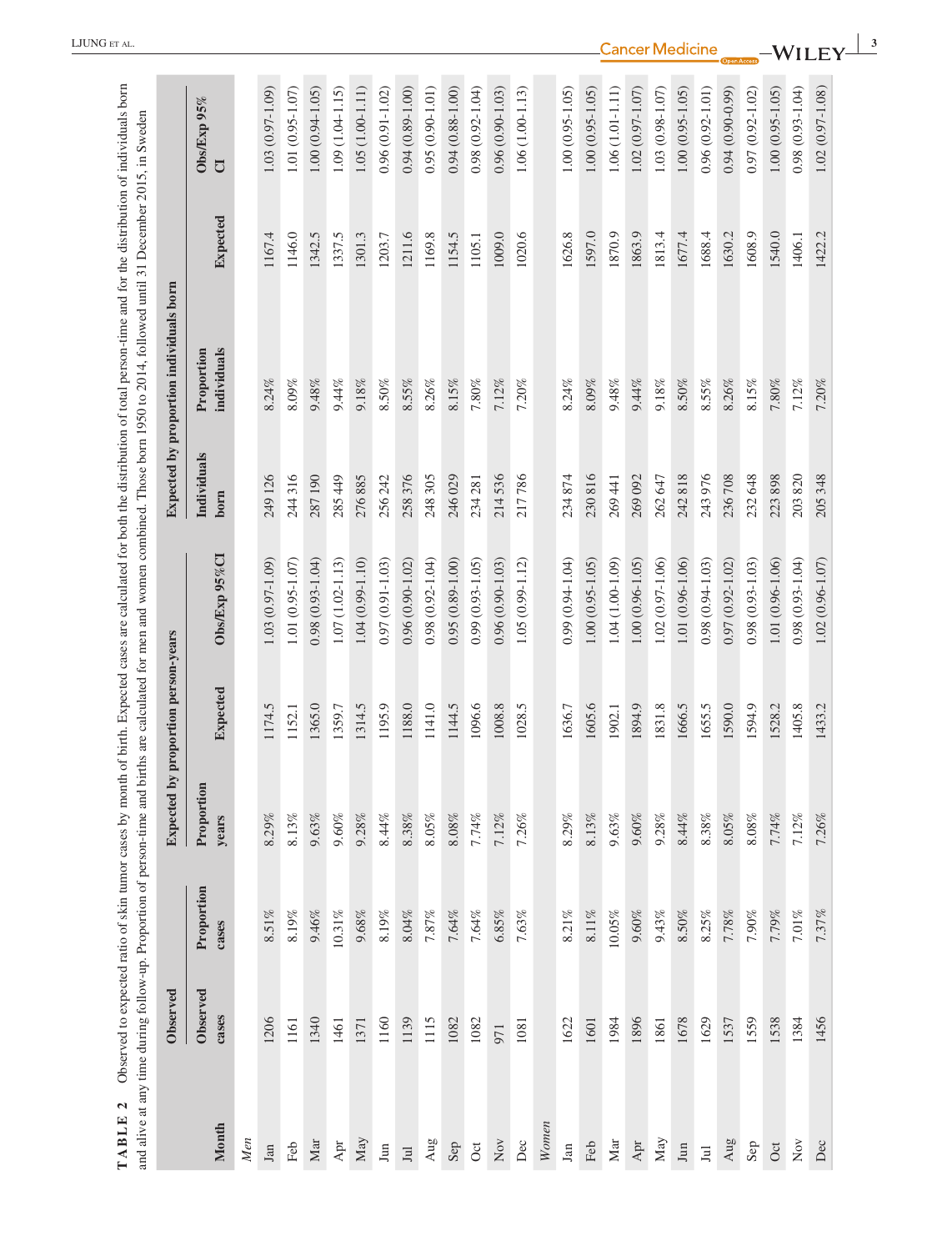**4 LIVICE CANCER Medicine** 20 **LIVICE CANCER 20 <b>LIVICE CALCER** 20 **LIVICE CALCER** 4

1975-1979, 1980-1984, 1985-1989, 1990-1994, 1995-1999, 2000-2004, 2005-2009, 2010-2014. Information on educational level at age 30 was ascertained from the Longitudinal Integration Database for Health Insurance and Labour Market Studies, held by Statistics Sweden. Highest attained educational level was categorized as: primary (ie less than 10 years of education), secondary (ie 10-12 years of education), and tertiary (ie  $\geq$ 13 years of education, corresponding to university education).

## **2.5** | **Statistical analyses**

We calculated age-adjusted incidence rates by birth month for men and women separately, stratified by calendar period and by age at follow-up. The distribution of birth month among skin tumor cases was compared to percentages of births per month and by percentages of person-time at risk in the general population by birth months as ratios of observed to expected cases. Also, we estimated hazard ratios (HR) of skin tumor between strata of birth month by multivariable Cox regression, using age as timescale with 95% confidence intervals (95% CIs). Analyses were adjusted for sex and calendar year and additionally for education level where applicable. In sensitivity analyses we restricted the outcome to malignant melanoma cases only. Also, in a secondary analysis we used the same time period, reference (fall) and inclusion criteria as Crump et  $al<sup>6</sup>$  and compared the results from a multivariable Cox regression with the results of logistic regression, as used in Crump et al<sup>6</sup> analyzing those born between 1973 to 2008, including 3 795 592 subjects, and 1681 cases of skin tumor. Statistical analyses were conducted using STATA version 14.

## **3** | **RESULTS**

The study population consisted of 5 874 607 individuals, including 3 018 521 men (51.4%) and 2 856 086 women (48.6%) yielding 99 032 088 and 93 0808 505 person-years of followup, respectively. Characteristics of the 33 914 skin tumor cases are shown in Table 1. Of the 33 914 cases of skin tumors, 3025 were squamous cell cancer, 16 968 malignant melanoma, 8493 melanoma in situ/other and 5428 squamous cell in situ/other. Incidence was higher in women and increased by age.

A crude comparison of observed to expected ratios of skin tumor cases by birth month showed the highest estimates



**FIGURE 1** Crude rate of skin tumor by month of birth stratified by calendar birth period. Those born 1950-2014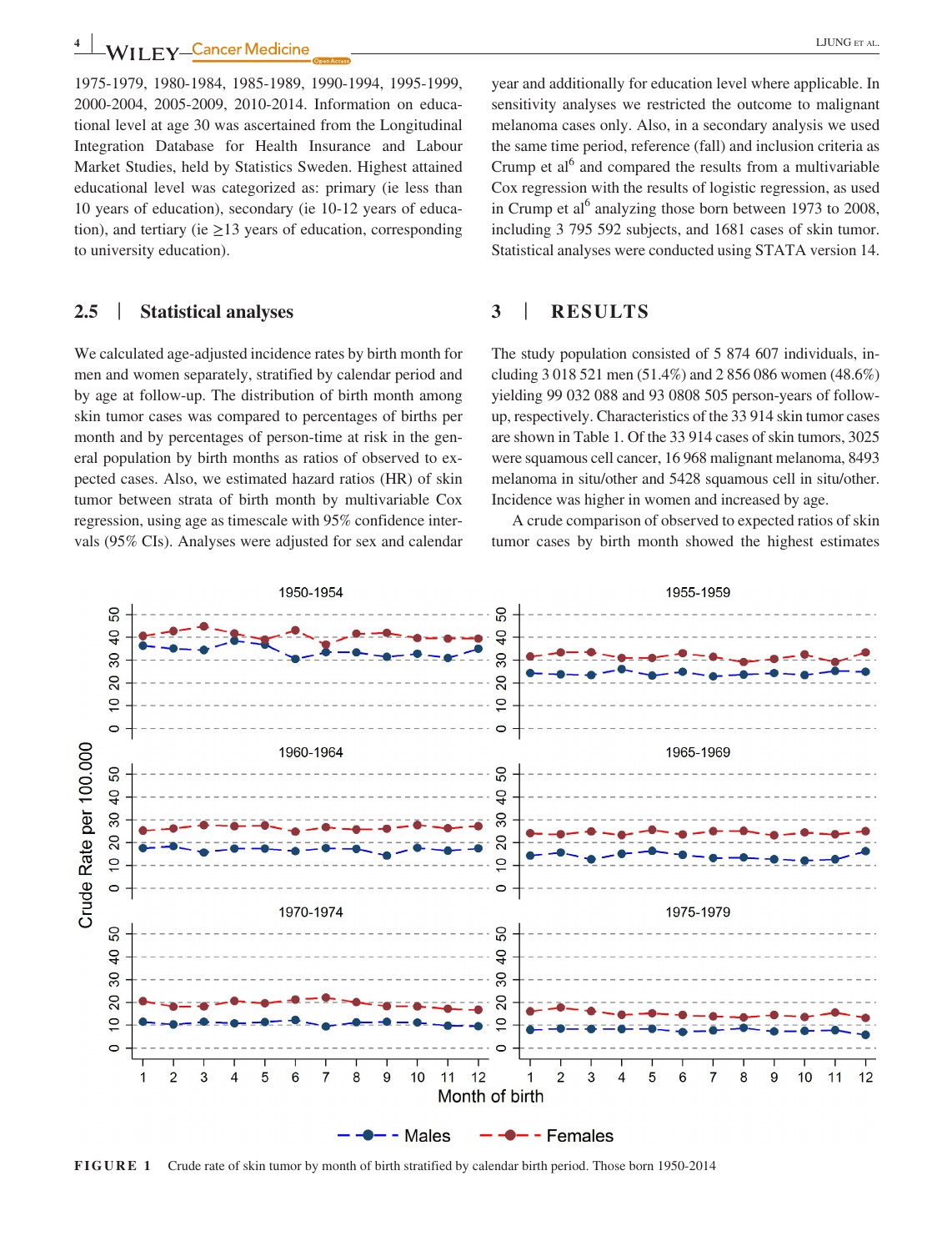in April for men and March for women, and the lowest in September for men and November for women. (Table 2).

Incidence of skin tumor by sex stratified by calendar birth period, presented by the first five years within each 10-year calendar birth period, or age at follow-up showed no difference between months of birth (Figures 1 and 2). Subgroup analyses by sex, educational level, calendar period, or age at follow-up similarly showed no association (data not shown).

There was no association between month or season of birth and risk of skin tumor in the regression analyses. (Table 3). Also, restricting to malignant melanoma as outcome  $(N = 16$ 968) yielded no association with birth month  $(P = .682)$  (not shown). Mimicking the previous analyses on Swedish data by Crump et al, $^6$  using same time period, reference (fall) and inclusion criteria on our data yielded a HR of 1.10 (0.96-1.26) for Spring compared to an odds ratio of 1.20 (1.05-1.37).

# **4** | **DISCUSSION**

This large national register-based study of 5.9 million individuals of Caucasian origin born from 1950 to 2014 showed no association between birth month and later risk of skin tumors. Our negative findings support a similarly large study from Germany showing no association.<sup>9</sup> However, in contrast, three previous studies found an association between month of birth and malignant melanoma.<sup>5-7</sup>

The main strengths of this study include the total population-based cohort design, the large sample size, the complete nationwide coverage of the study exposures (birth month), outcome (skin tumor) and covariates and complete follow-up using valid national Swedish registers with negligible missing data. Also, restricting the study population to those born in Sweden to Nordic born parents ensured that the vast majority of the study population was of Caucasian origin known to have a higher risk of skin tumors.<sup>14,15</sup> A limitation could be that we do not know if parents with high health awareness, including use of sun-protection, chose not to have children born during seasons of high sun exposure (spring and summer). However, we think this is of minor importance, also it is not so easy to plan a pregnancy and date of delivery.

There is an on-going debate on the most appropriate methodology to test the hypothesis that birth month is associated with increased risk of skin tumors in adulthood.<sup>5-11</sup> It is essential to allocate the correct person-time at risk by



**FIGURE 2** Crude rate of skin tumor by month of birth stratified by age at follow up. Those born 1950-2014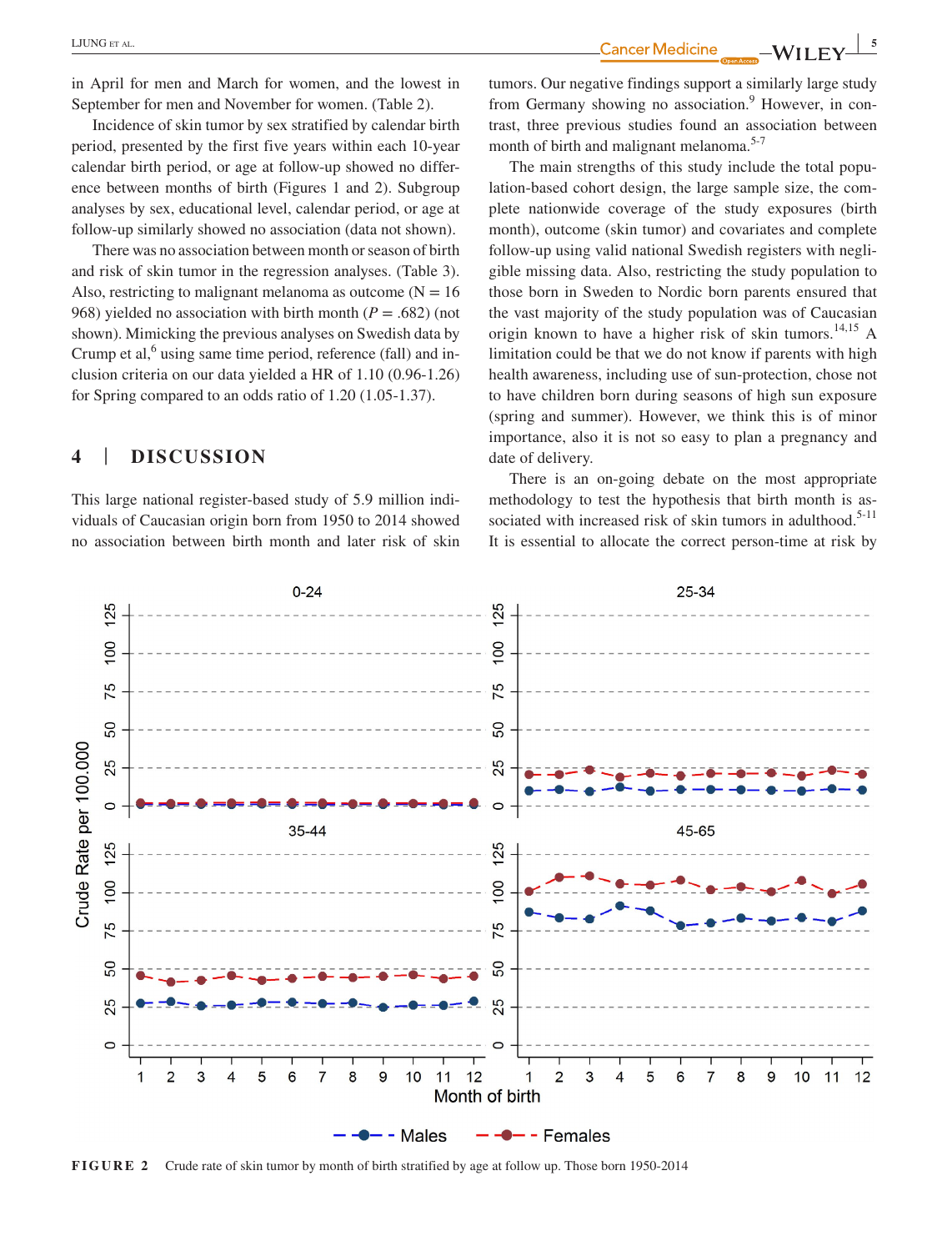**TABLE 3** Incidence rate ratios and 95% confidence intervals for month of birth and season and risk of skin tumor in individuals born 1950-2014 in Sweden, ages 0-65 and followed for skin tumor from birth until 31 December 2015

|              | <b>Crude</b>       | <b>Adjusted for sex and</b><br>calendar birth year |
|--------------|--------------------|----------------------------------------------------|
| <b>Month</b> | <b>IRR, 95% CI</b> | <b>IRR, 95% CI</b>                                 |
| Jan          | 0.98(0.94, 1.03)   | 0.98(0.93, 1.03)                                   |
| Feb          | 0.99(0.94, 1.04)   | 0.99(0.94, 1.04)                                   |
| Mar (ref)    | 1                  | 1                                                  |
| Apr          | 1.02(0.97, 1.07)   | 1.02(0.97, 1.07)                                   |
| May          | 1.01(0.96, 1.06)   | 1.01(0.97, 1.06)                                   |
| Jun          | 0.99(0.94, 1.04)   | 1.00(0.95, 1.05)                                   |
| Jul          | 0.98(0.93, 1.03)   | 0.99(0.94, 1.04)                                   |
| Aug          | 0.99(0.94, 1.05)   | 1.00(0.95, 1.05)                                   |
| Sep          | 0.98(0.93, 1.03)   | 0.99(0.94, 1.04)                                   |
| Oct          | 1.01(0.96, 1.06)   | 1.02(0.97, 1.08)                                   |
| <b>Nov</b>   | 0.98(0.93, 1.03)   | 1.00(0.95, 1.05)                                   |
| Dec          | 1.03(0.97, 1.08)   | 1.05(1.00, 1.11)                                   |
| Season       |                    |                                                    |
| Winter       | 1.01(0.98, 1.04)   | 1.01(0.98, 1.04)                                   |
| Spring       | 1.02(0.99, 1.05)   | 1.01(0.98, 1.04)                                   |
| Summer (ref) | 1                  | 1                                                  |
| Autumn       | 1.00(0.97, 1.03)   | 1.01(0.98, 1.04)                                   |
|              |                    |                                                    |

incorporating information on the distribution of birth month in the general population. In Sweden, the spring months have the highest number of births although this seasonal pattern of birth has attenuated in recent decades. We used birth month available for all subjects as the exposure and in a regression analyzed the estimates for each month with March as the reference. Hence, we have adequately categorized the exposure for all individuals.

Previous studies that reported an association were considerably smaller: 210, 1745 and 1595, melanoma cases, respectively.5-7 One of these studies, also from Sweden, partly overlaps with our study population.<sup>6</sup> This study included all persons born from 1973 and onwards, whereas we studied those born between 1950 and 2014. They found an association between spring birth and cutaneous malignant melanoma (OR 1.21, 95% CI 1.05-1.39, reference fall) in the very young (maximum age 37). However, restricting our analyses to the criteria used in Crump et al<sup>6</sup> yielded a HR of 1.10 (0.96-1.26) for Spring using Cox regression compared to an odds ratio of 1.20 (1.05-1.37) using logistic regression as done by Crump et al. The odds ratio using our data is very close to the one presented by Crump et al, $<sup>6</sup>$  hence we argue that the different interpretations of</sup> the findings may in part be due to the statistical model used

for analyses. We used Cox regression to account for person time at risk.

The negative findings in a large German study analyzed 28 374 melanoma cases of all ages. $8,9$  The most appropriate age spans to study remain unclear. One could argue that early exposure to ultraviolet radiation should induce cancer to develop in young adulthood. Sun exposure during childhood has been shown to increase the risk for later skin tumors.<sup>3</sup> However, skin tumors are rare in young adults making results susceptible to random variation.

The hypothesis tested is the assumption that infants born in spring are more exposed to strong ultraviolet radiation in a susceptible period of life. In Sweden there are guidelines explicitly recommending avoidance of direct sun light for children below one year of age.<sup>16</sup> Thus, most parents are probably very reluctant to expose their newborn infants to direct sun. However, in other parts of the world intentional direct sun exposure in infancy is a concern.<sup>17-19</sup> Sunbathing in Sweden has increased over the last decades with a large part of the population repeatedly exposed to strong ultraviolet radiation during holidays in Southern Europe, South East Asia and Northern Africa. The incidence of malignant melanoma is increasing steadily as observed in our study and with a graded manner (with increasing HR) for later birth cohorts compared to the earliest birth cohort born in 1960 in this study. Thus, the increase in exposure to ultraviolet radiation in childhood, adolescence and adulthood, unrelated to birth month and exposure in very early infancy, in later time periods could have impact on the risk of skin tumors for susceptible individuals also exposed during infancy. This increase in exposure together with changes in the Ozone layer probably would dilute any effect, if there is one, of month of birth.

In conclusion, we found no association between birth month and later development of skin tumor in a large national cohort study of nearly six million individuals with complete information on exposure, outcome and person-time at risk.

#### **ACKNOWLEDGMENT**

None declared.

# **CONFLICT OF INTEREST**

None declared.

#### **DISCLOSURE STATEMENT**

RL is Professor of epidemiology at the Swedish Medical Products Agency, SE-751 03 Uppsala, Sweden. The views expressed in this paper do not necessarily represent the views of the Government agency.

#### **AUTHOR CONTRIBUTION**

All authors contributed to design, interpretation of data, and read, revised and approved the final version. MT analyzed data. RL drafted the manuscript.